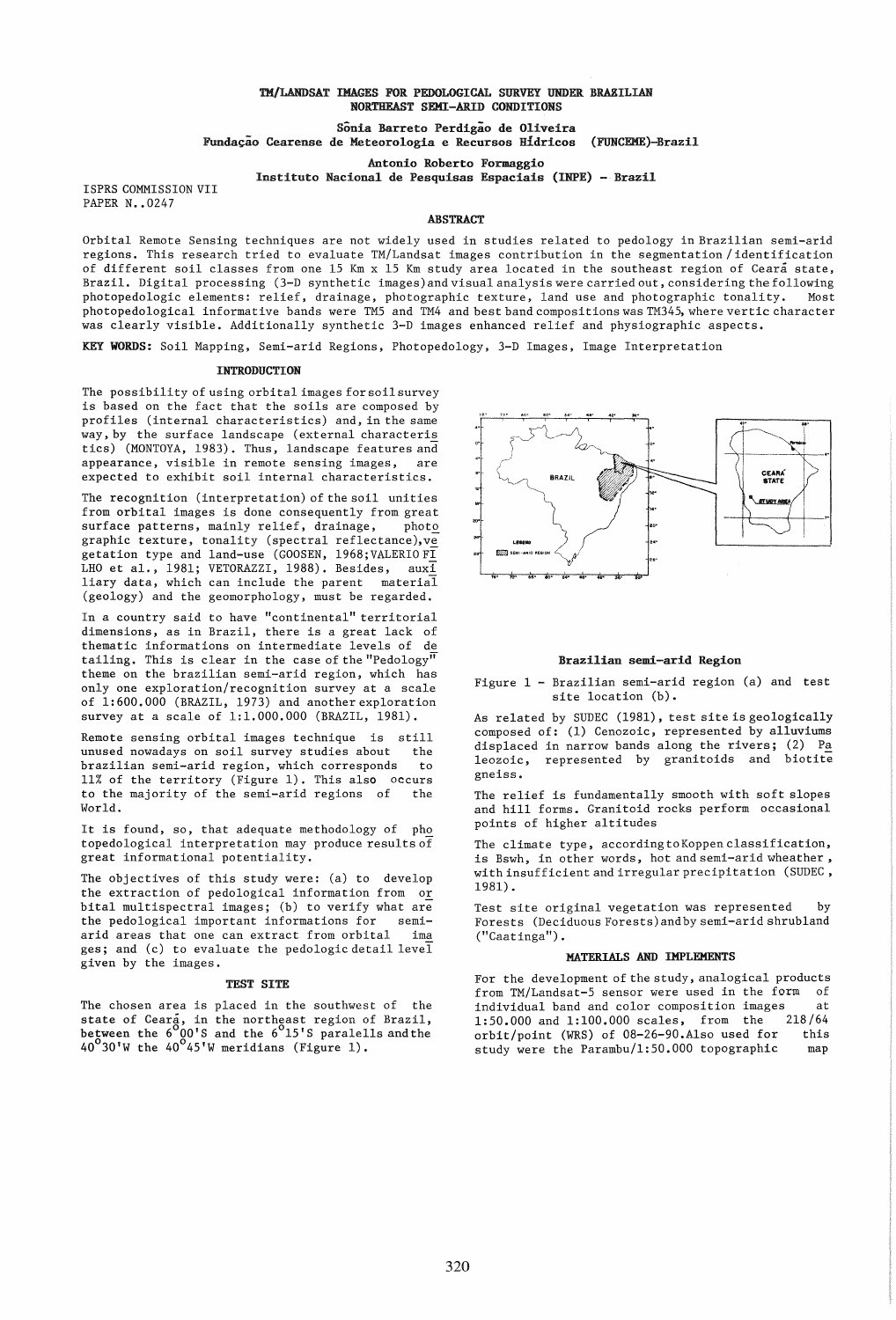(SUDENE, 1985) and the soil survey maps: (a) Explo<br>ration/Recognition survey at scale of  $1:600.000$ ration/Recognition survey at scale of (BRAZIL, 1973); (b) Exploration survey at scale of 1:1.000.000 (BRASIL, 1981); and (c) Semidetailed Re cognition at scale of  $1:50.000$  (SUDEC, 1981).

The digital processing part of the study required the use of SITIM/SGI (ENGESPACO, 1990 a,b),whichhas algorithms specially designed for treating remote sensing image data (SITIM unity) and a Geographical Information System (SGI unity), based on 16 or 32 bit PC microcomputers (ERTHAL et al., 1988).

### **METHODOLOGY**

In a first step, digital TM/Landsat-5 data from 08- 26-90 were matched with a topographic map (SUDENE, 1985), and then enhancing was done through "contrast enlarging" (ENGESPAÇO, 1990 a,b); afterwards, one digital composition image, made out of three TMbands. was codified to allow the transfer to the SGI unity.

In the second step. the aim was the obtention of tridimensional synthetic images of the test site. Thus, contour lines from topographic map 1985) were digitalized, resulting on the DEM (Digi tal Elevation Model) of the area. The test site DEM and codified image were then matched by superposi tion.

The third step consisted on visual interpretation of the various TM/Landsat photographic products that were available (individual bands and band composi tions, in the 1:50.000 and 1:100.000 scales). The following photopedological elements were used for this interpretation: relief, drainage, photographic texture, land use and photographic tonality spectral reflectance), according to proposition from GOOSEN (1968), VALERIO FILHO et al., (1981) and VETORAZZI (1988). These photopedological elements are features and informations easily taken from photographic products and, despite of being surface features, they are related with soil types in a studied image. I.e., this work is done based on the assumption that exists a "soil type x landscape as pects" relation. The final product of this step is the Photopedological Model of the test site, where there is a number of subdivisions (soil unities) re suIting from the photointerpretation according to the above mentioned photoelements.

In the last step, the following points were analysed for the semi-arid region: (a) the photopedological contribution of the TM/Landsat images; (b) the con tribution of the employed photopedological elements;<br>and (c) the detail improvement achieved with orbi and (c) the detail improvement achieved with tal images.

#### RESULTS AND DISCUSSIONS

### TM/Landsat images and photopedological elements contribution

Table 1 presents the evaluation of the contribution potential of the different TM bands and compositions employed in this study.

# TABLE 1 - TM DIFFERENT BANDS/COMPOSITIONS CONTRIBUTION TO TIlE ANALYSIS OF PHOTOPEDOLOGICAL INTERPRETATION ELEMENTS

| <b>BANDS/COM</b><br><b>POSITIONS</b> | <b>SCALE</b> | <b>RELIEF</b>  | <b>DRAI</b><br>NAGE | <b>PHOTOGRA</b><br>PHIC TEX<br>TURE. | <b>PHOTOGRA</b><br>PHIC TO-<br>NALITY. | <b>LAND</b><br><b>USE</b> |
|--------------------------------------|--------------|----------------|---------------------|--------------------------------------|----------------------------------------|---------------------------|
| $TM-1$                               | 1:50.000     | B              | VB                  | VB                                   | B                                      | B                         |
| $TM-2$                               | 1:50.000     | B              | VB                  | B                                    | B                                      | R                         |
| $TM-3$                               | 1:50.000     | $\mathbb{R}$   | B                   | $\mathbb{R}$                         | R                                      | VG                        |
| $TM-4$                               | 1:50.000     | R              | G                   | G/R                                  | R                                      | G/R                       |
| $TM-5$                               | 1:50.000     | G              | G/R                 | G                                    | $\mathbb{R}$                           | G                         |
| $TM-7$                               | 1:50.000     | $\overline{R}$ | R                   | G                                    | R                                      | G                         |
| $TM-235$                             | 1:50.000     | B              | VB                  | $\mathbb{R}$                         | G                                      | B                         |
| TM-345                               | 1:50.000     | $\overline{R}$ | G                   | G/R                                  | G                                      | $\mathbb{R}$              |
| $TM-234$                             | 1:100.000    | G/R            | B                   | G/R                                  | G                                      | VG                        |
| $3-D$                                |              | VG             | R                   | $\mathbb{R}$                         | NO                                     | NO.                       |
|                                      |              |                |                     |                                      |                                        |                           |

Where:

VG = Very good  $G = Good$  $R = Regular$ 

 $B = Bad$ 

 $VB = Very bad$ 

 $NO = Not observed$ 

Table 2 presents information related to the separa<br>bility of each pair of soil type (indicating the bility of each pair of soil type (indicating probability of distinguishing them placed one baside the other, through TM image) and, for each pair of soils, the relative importance of each photopedolo gical element.

## TABLE 2 - RELATIVE CONTRIBUTIONS OF THE PHOTOPEDOLOGICAL ELEMENTS AND SEPARABILITY BETWEEN PAIRS OF SOIL TYPES

| <b>SOIL TYPES</b><br>(pairs) |              |                | SEPARABTLITY  | RELATIVE CONTRIBUTIONS<br><b>FROM</b><br><b>ELEMENTS</b><br>THE. |  |  |  |  |
|------------------------------|--------------|----------------|---------------|------------------------------------------------------------------|--|--|--|--|
|                              | $P \times B$ |                | very low      | relief, drainage, texture                                        |  |  |  |  |
|                              | P x N        |                | not separable |                                                                  |  |  |  |  |
|                              | P x V        |                | high          | tonality                                                         |  |  |  |  |
|                              | P x N        |                | not separable |                                                                  |  |  |  |  |
|                              | B x V        |                | high          | tonality                                                         |  |  |  |  |
|                              | B x L        |                | medium        | relief, drainage, texture, land-use                              |  |  |  |  |
|                              | N x V        |                | high          | tonality                                                         |  |  |  |  |
|                              | N x L        |                | medium        | relief, drainage, texture                                        |  |  |  |  |
|                              | V x L        |                | high          | tonality, relief, drainage, texture                              |  |  |  |  |
|                              |              | $A \times ANY$ | high          | tonality                                                         |  |  |  |  |
|                              |              |                |               |                                                                  |  |  |  |  |

Where:

P= deep soil with B textural horizon ("Podzolics")

B= shallow soils with B textural horizon ("Non-Calcic Brown);

- N= soils with B textural horizon and Na saturation between  $6\%$  and  $15\%$  ("Planosol");
- V= (highly montmorillonitic soils) ("Vertisol");
- A= Low developed soils ("Alluvial soils");
- L= Low developed soils ("Litholic soils").

To maximize pedological information extraction from photographic images, easy identification of the ter restrial surface elements (which are related to the soil types), as relief and drainage, is required.

From Table 1, it can be said that the best TM bands to extract informations about the main pedological photointerpretation elements, under brazilian semiarid conditions, were, firstly, TM5 and, following, TM4 and the TM345 composition.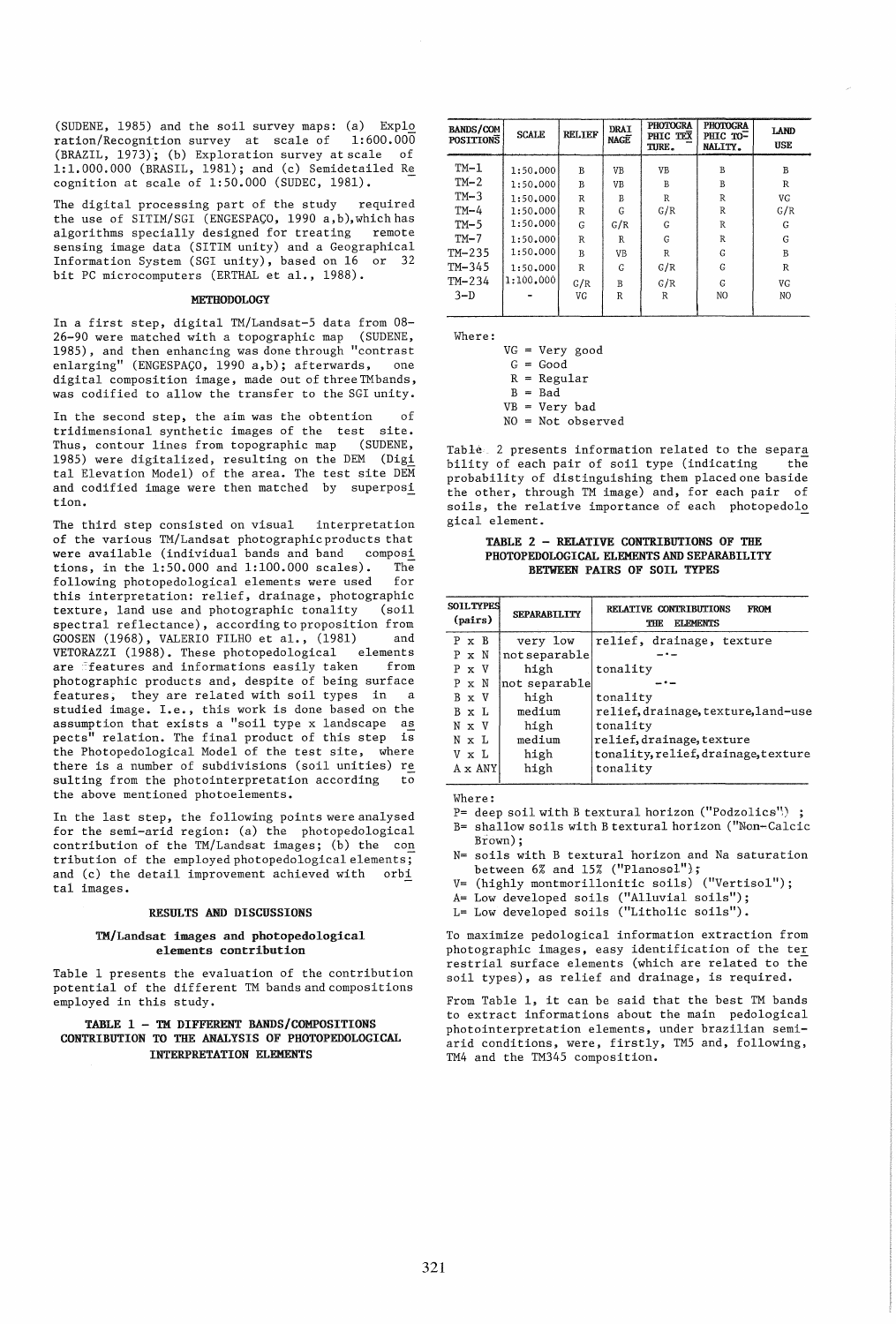The wider water-courses (all temporary) show<br>sandy river beds (calluviums) with high TM4 sandy river beds (alluviums) with high reflectances, contrasting with adjacent areas. However, the riverside vegetation is green in August (when the images used here were acquired), what enhances the water-courses in false-color composi tions (like TM234 composition). Thus, it's possible<br>to identify the continuity of these rivers with to identify the continuity of these rivers these compositions.

Considering TM4 band only, those rivers appear enhanced, since high reflectance of the sandy river beds occurs<br>together with the also higt reflectance (in this together with the also higt reflectance (in this<br>band) of the riverside vegetation. Where adjacent band) of the riverside vegetation. areas covered with schrub ("caatinga") vegetation exhibit low TM4 reflectance (dark gray), the rivers appear in a higb contrast.

Minor water-courses are better observed on band TM5, because the "Caatinga" vegetation appears brighter in this band, allowing a more clear observation of the relief. On band TM4, "caatinga" areas have dark gray levels, so minor water-courses cannot be obser ved. There is an additional complexity factor  $\overline{in}$  this area due to the land-use which is intense and this area due to the land-use which is intense consisted of a large number of small agricultural areas. These areas (bare soils, generally) appear very bright in TM4 images, decreasing the contrast between water-courses and adjacent areas.

The photographic texture, as photopedological ele ment, is highly related with the terrain surface<br>roughness. It can be stated that photographic tex roughness. It can be stated that photographic ture and relief show high correlation. On areas free of land-use, the photographic texture is clear and of easy extraction, and is given by illuminated and shadowed portions of the surface (areas facing east and west, respectively) alternatively.

When occurring agricultural activities, bare soil<br>areas show high reflectances and so the sense of areas show high reflectances and so the sense photographic texture is lost, what may be considered one of the difficulties for the obtainment of the photopedological model.

In general, TM4, TM5, TM7 bands and the TM345 and TM234 compositions gave the best photopedological contributions. TMI and TM2 bands gave no additional contribution to the informations extracted from the other TM images.

When used as photopedological element, photographic tonality is practically the soil spectral reflectan ce. It is known that soil spectral reflectance is related mainly to variables as: organic matter (con tent, form and stage of decomposition), moisture, parent material, mineralogy type, surface conditions, granulometric composition, iron oxide and others (STONER and BAUMGARDNER, 1980).

Among these variables, some decrease soil reflectan ce (for example, increasing organic matter content) while others increase it (for example, increasing sand content). Since all soil reflectance variables occur together, the resulting reflectance will be determined by the integration of all these variables.

The bluish features in vertic soils occurring the TM compositions were remarkable in the test site. Montmorillonitic clays probably retain moisture and organic matter, determining so the bluish appearance observed on vertic soils.

In the test site area generally occurs soils origined from granites and gneisses with a very bright tona<br>lity (and with high reflectance in most of the TM lity (and with high reflectance in most of the bands).

In this area, the surface coverage is mainly composed of farmlands and "Caatinga"/deciduous vegeta sed of farmlands and "Caatinga"/deciduous tion (SUDEC, 1981), what means that in the dry  $p$ e riod of the year the leaves fall or dry. Since the radiometric sign that reaches the sensor is a soil/ vegetation sign composition, the role of the super<br>ficial conditions on the interpretability of the studied photopedological elements turns out to be evident.

Thus, the low contrast between water-courses and<br>adjacent areas and the relatively intense farming adjacent areas and the relatively intense turned the extraction of some of the main photopedo logical elements from the TM image a difficult job. It is important to record here the relief sensation caused on the images by the drainage net dissection. Bare soil areas resulted from land-use interrupt the drainage visibility, causing difficulties to the physiographic analysis, based on relief + drainage + texture.

Analysing table 2 and the photopedological model<br>(not presented here), it is verified that "Podzo (not presented here), it is verified that lics"and " Non- Calcic Brown" and "Planosols" can<br>not be distinguished through any photopedological not be distinguished through any element, in this semiarid area with its crystalline rocks.

The photopedological elements considered for these three soil classes are quite similar, in addition to the low contrast, mentioned above, that made ve ry diffuses the limits of these soil unities in the images.

The selection of an image acquired during the rainy<br>period of the year probably may result in an in period of the year probably may result in an crease in the interpretability of the photopedologi cal elements, for these soil classes.

Concerning to the alluvial soils, they can be consi dered the most easily distinguishable soil when one photointerpreter uses TM images. Usually occurring along temporary river beds, they are sandy soils<br>and reflect much more than any adjacent target, and reflect much more than appearing practically white in all TM band images.

For the discrimination of the Litholic soils in re lation to any of the studied soil classes, the  $e1e$ ments relief, drainage and photographic texture we mento controlly enough (Table 2). These soils occur<br>generally on rough relief areas, thus with denser generally on rough relief areas, thus with drainage and rougher texture, as compared to the "Podzolics" soils and "Non-Calcic-Brown ", for example. Due to the relief roughness in the areas where these soils occur, land-use is absent,without the contrast decrease effect caused by agricultural bare soil.

The TM images scales were 1:50.000 and l:lOO.OOO.In the first case, there was a loss of detailing parti cularly related to the drainage, due to perception of individual pixels, mainly in individual TMbands. At the scale of 1:100.000, although visualization of great surface patterns was easier, there was a sen sation of loss in general details of the image. Pro bably, an image at a scale of 1:75.000, an interme diary scale between the two scales used in this work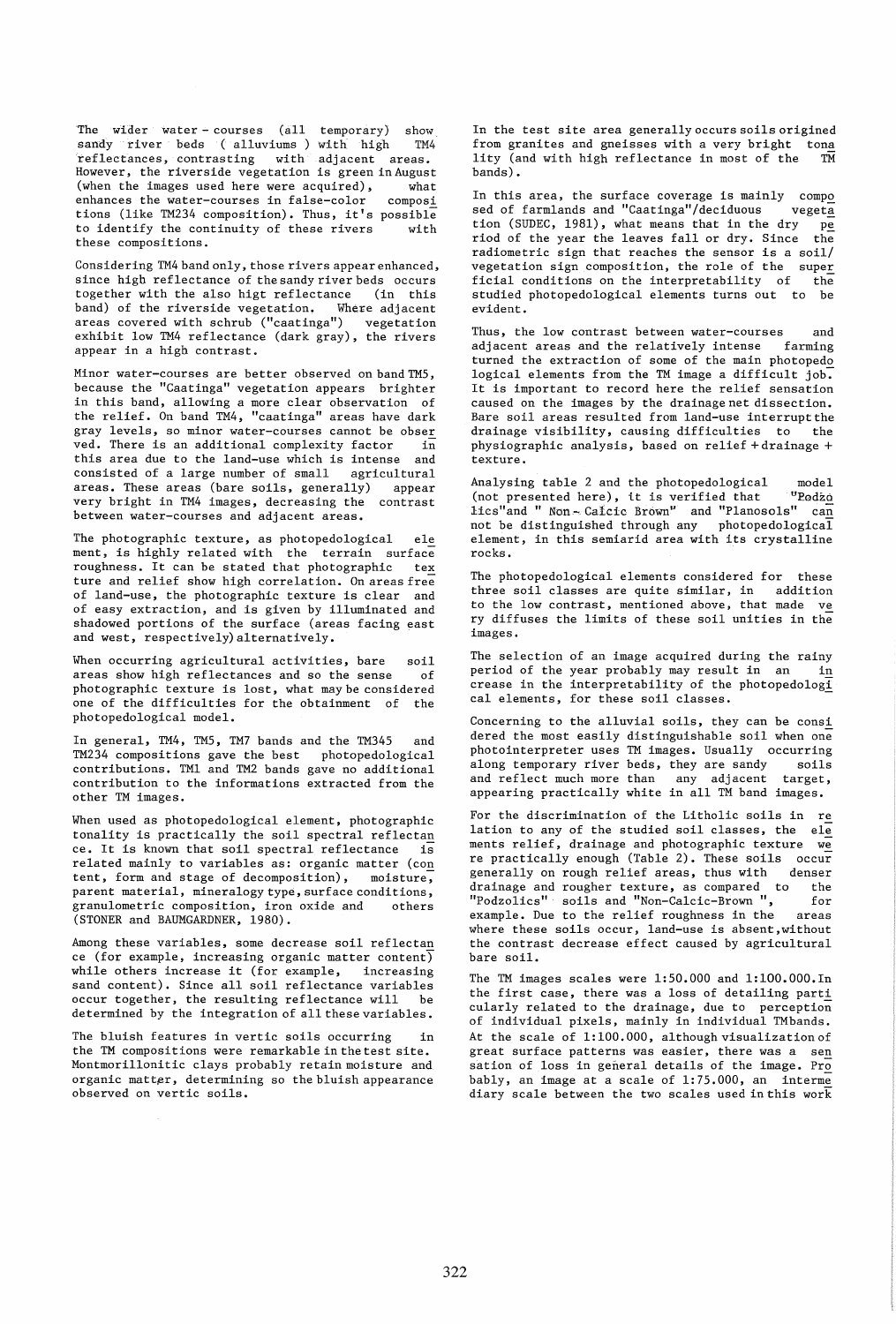would be the best for studies concerning to soil surveys and sattelite imaging.

In relation to the potentials of image digital pro cessing, an effort was done aiming the  $\overline{a}$  obtention of synthetic 3-D images for further evaluation of their contribution to the pedological information extraction from the images.

The use of the synthetic 3-D images aimed to help the visualization of the terrain physiography, once the orbital images do not offer the stereoscopic character, available in aerial photographs.

Analysing these 3-D images, it is found that the<br>visualization of the great relief patterns is visualization of the great relief patterns actually improved because of the perspective views available this way. (N-S, L-W, S-N and W-L, all not presented here). However, of remark is the diffi culty in representing spatially the interpretations made in the 3-D image to a 2-D basis, the dimension we used to work with in this research.

The utility of the 3-D image is then restricted to an analysis paralell to TM image, as a safe source of detailed information related to the relief.

Anyway, it is opportune to remark the necessity of further testings of other kinds of compositions, scales and image digital processing and enhancing techniques, what could bring much more fundamental information.

## TK/Landsat Images and Pedologic Detailing Level

Regarding to the brasilian pedologic carthography available nowadays, there is already soil maps about the entirenational territory, but the scales and the detailing level is quite coarse (for Ceara State, for exemple, there are: Exploration/Recogni tion survey at a scale of  $1:600.000$ , BRASIL,  $197\overline{3}$ and Exploration survey at a scale of 1.1.000.000, BRASIL, 1981). In some limited areas in Ceara sta te, there is more detailed surveys (for exemple, SUDEC, 1981), where is localized the test site of this study.

It would be of great utility if orbital images ta ken over large territorial areas could contribute to improve the detailing of old pedologic surveys.

Comparing the informations obtained from the TM/ Landsat image interpretation (photopedological mo del) to those found in the invailable surveys (BRAZIL, 1973, BRAZIL, 1981), it was observed that the map detailing is much coarser than the model, in which "Vertisols" and Litholic and Alluvial soils occur with good precision (as compared to the Semidetailed Recognition SUDEC,198l,the ground truth in this work). In addition the carthographic precision performed by the model is much better.

### CONCLUSIONS

From the materials and from the methodology utili zed in this study, it was possible to state following conclusions. the

The most pedologically informative bands were the TM4 and TM5, that showed better the relief freatu res and the water-courses; minor water-courses are better showed by TM5 band; great water-courses can be easily observed through TM4, but the TM3, TM5 and TM7 bands also resulted in a good identificabi lity.

TM345 (blue, green and red filters, respectively) scale 1:50.000 was the best composition, offering good visibility of texture and relief and drainage features. This composition showed good performance for soils with vertic character.

The TM234 (blue, green and red filters, respectively) scaled 1:100.000 looses photopedological potential in an area of crystalline rocks, under semi-arid en vironmental conditions and intense farming like the site, because it remarks exactly the land-use featu re, oppose to other photopedological elements. -

The most informative photopedological elements were<br>the relief, the drainage and the photographic tex the relief, the drainage and the photographic ture. The land-use element, which has a good infor mation content for special cases, made difficult the interpretability of the main soil classes in the test site. The photographic tonality was of great utility for the identification of areas of vertic soils. The above mentioned elements weren't enough to allow distinction between the "Podzolics", "Brown" "Planosols" soils. The alluvial soils were the most easily distinguishable, for their high contrast with other targets in the TM images.

As concerning to the digital processing, the synthe tic 3-D images were considered of great importance to enhance features related in special to relief<br>and to physiography, which have large informative and to physiography, which have large potential in photopedology. However, it was diffi cult to compare the 3-D with the 2-D images, because of the 3-D photographs' perspective. Nevertheless, it was not possible to evaluate the actual vertical enhancing of the 3-D images, therefore the correla tion between the synthetic and the real relief was not observed.

The TM/Landsat orbital images show potential of de tailing of the existent pedologic surveys in Brazil today (basically, the Radambrazil project and the SNLCS survey) and probably in other semi-arid lands of world.

## REFERENCES

BRASIL. Ministerio da Agricultura. Serviço Nacional de Levantamento e Conservação de Solos (SNLCS) 1973. Levantamento Exploratorio-Reconhecimento de Solos do Estado do Ceara. Recife-Brasil, 30lp.

BRASIL. Ministerio das Minas e Energia. Projeto Ra dambrasil. Levantamento de Recursos Naturais 1981. Rio de Janeiro-Brasil, Vol. 23, 740p.

Donzele, P.L.; Valerio Filho, M.; Nogueira, F.P.; Koffler, N.F. 1983. Imagens orbitais e de radar na definição de padrões fisiográficos aplicados a so los. Revista Brasileira de Ciência do Solo.7 (1)89-94.

Engespaço. Manual do Sistema de Informações Geográ ficas (SGI). 1990a. Sao Jose dos Campos-Brasil.

Engespaço. Manual do Sistema de Tratamento de Imagem (SITIM). 1990b. Sao Jose dos Campos-Brasil.

Goosen, D. 1968. Interpretacion de fotos aereas y su importancia en levantamento de suelos. Organiza cion de las Naciones Unidas para la agricultura  $\overline{y}$ la alimentacion, Roma-Italy. 58p.

Montoya, J.A. 1983. Interpretacion de imagenes LANDSAT para el mapeo de suelos: bases para una me todologia. Revista CIAF, 8 (1): 201-233.